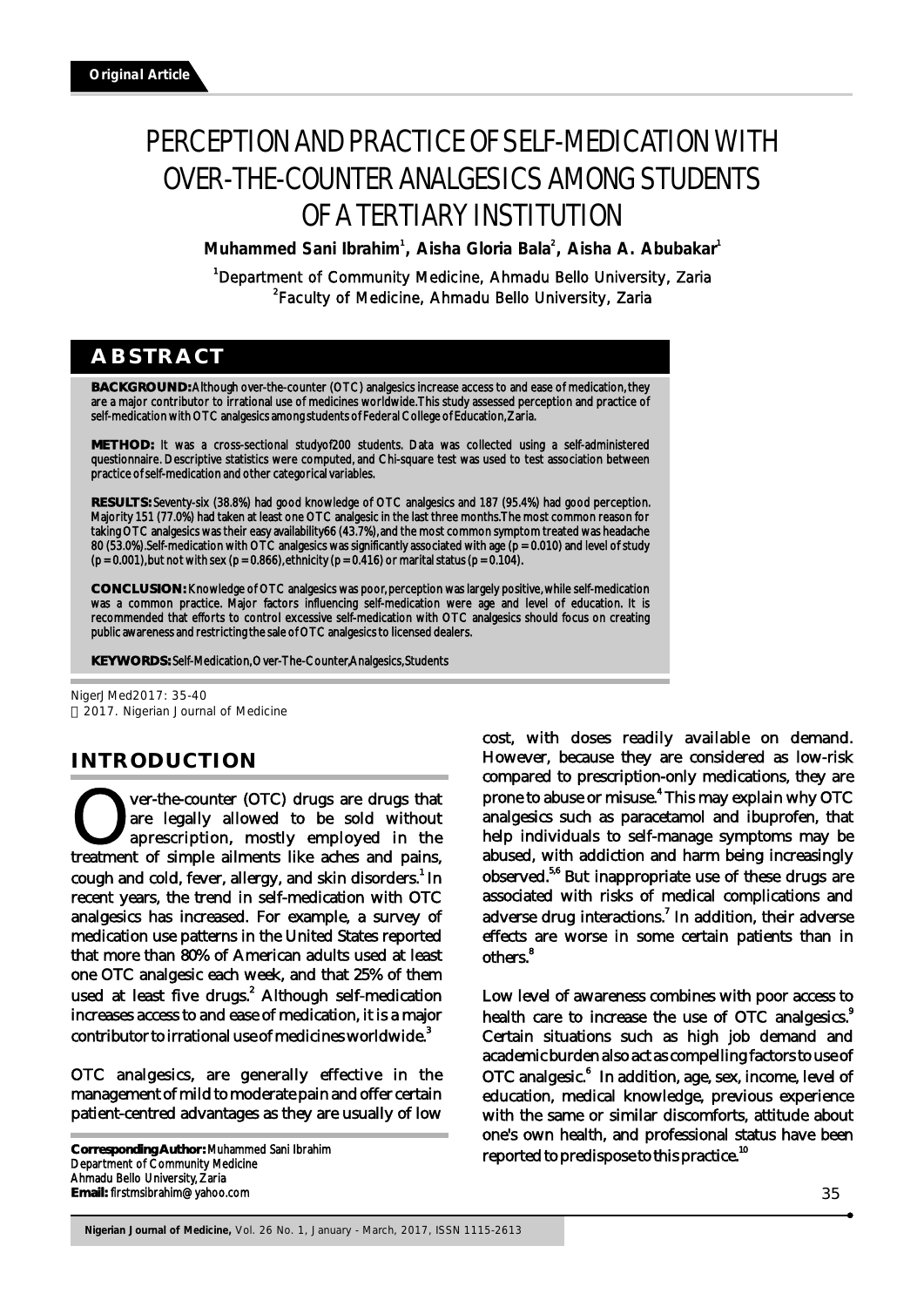This study was done to assess knowledge, perception and practice of self-medication with oral OTC analgesics among students of Federal College of Education, Zaria.

## **METHODOLOGY**

The study was conducted among students of Federal College of Education, Zaria, Nigeria. The college has seven schools, and 33 departments that offer various courses of study. The regular programmes run by the college are various undergraduate degree programmes and the Nigerian Certificate in Education (NCE), an Alevel grade course for secondary school leavers. The college has a counselling unit that counsels on career, mental health and other related issues, and a school clinic manned by two doctors, five nurses and two pharmacists to provide general service for 24 hours every day of the week. There were 14,427 students (11,489 NCE and 2,938 undergraduate students) with only about one-tenth accommodated within the school hostels.

The study employed a cross-sectional design conducted among 200 full-time students. The minimum sample size required for the study was estimated as 73 by taking the proportion of outcome of interest from a previous study as  $5\%$ ,  $\frac{11}{1}$ standard normal deviate of 1.96 at 95% confidence interval, and a margin of error of 5%. Respondents were selected through a multi-stage sampling technique. In the first stage (selection of schools), balloting was used to select five out of the seven schools; Schools of Science, Languages, Vocation and Technical Education, Education, Arts and Social sciences. In the second stage (selection of departments), balloting was used to select two departments from each of the selected schools, making a total of 10 departments. In the third stage (selection of respondents), balloting was used to select 20 students from a list of all students in the respective departments; eight from the N.C.E category and twelve from the undergraduate. Hence, a total of 200 students were selected and studied.

Data was collected using a structured selfadministered questionnaire containing both open- and closed-ended questions designed by the researchers, and pretested among students of Ahmadu Bello University, Samaru Campus. It had four sections focused on the socio-demographic characteristics, knowledge of OTC analgesics, perception of selfmedication with OTC analgesics, and self-medication with OTC analgesics. The data was analyzed using IBM SPSS Statistics version 21. Mean, standard deviation, frequency and percent were calculated. Chi-square test was used to assess the association between practice of self-medication with OTC analgesics and other categorical variables at p < 0.05.

Five questions were asked to assess knowledge, each correct answer scored one point and wrong answer scored zero. A score of four or five was regarded as good knowledge and less than four was regarded as poor knowledge. Similarly, six questions were asked to assess perception of self-medication with OTC analgesics, with a maximum score of six and minimum score of zero. Here, an individual was regarded to have good perception if he got a score between three and six and poor perception if he got a score of two or less. A student was taken to have engaged in self-medication with OTC analgesics if he reported that he used any of the listed OTC analgesics in the last three months.

## **RESULTS**

A total of 196 out of 200 questionnaires were successfully administered, giving a response rate of 98.0%. Majority 131 (66.8%) of the students were between 20 and 29 years with a mean age of 23.6±6.3 years. Majority 111 (56.6%) of them were males, Hausa 111 (56.6), and single 144 (73.5%) (Table 1). Seventy-six (38.8%) had good knowledge of OTC analgesics and 187 (95.4%) had a good perception.

Majority 151 (77.0%) had taken OTC analgesics in the last three months, and 79 (52.3%) of these had combined at least two OTC analgesics containing the same active ingredient but having different trade names. The most commonly used OTC analgesic was paracetamol 97 (64.2%), while the least used was diclofenac 12 (7.9%). The most frequent reason for selfmedication with OTC analgesics was easy availability 66 (43.7%), followed by "seeing a doctor required too much time" or "to save time" 64 (42.4%) (Table 2). The most common symptoms treated with OTC analgesics were headache 80 (53.0%) and body pains 36 (23.8%), while the least were cough 4 (2.6%) and poor sleep 3 (2.0%) (Figure 1).

Self-medication with OTC analgesics showed a statistically significant association with age  $(p = 0.010)$ and level of study  $(p = 0.001)$ . However, it was not associated with sex  $(p = 0.866)$ , ethnicity  $(p = 0.416)$  and marital status ( $p = 0.104$ ) (Table 3).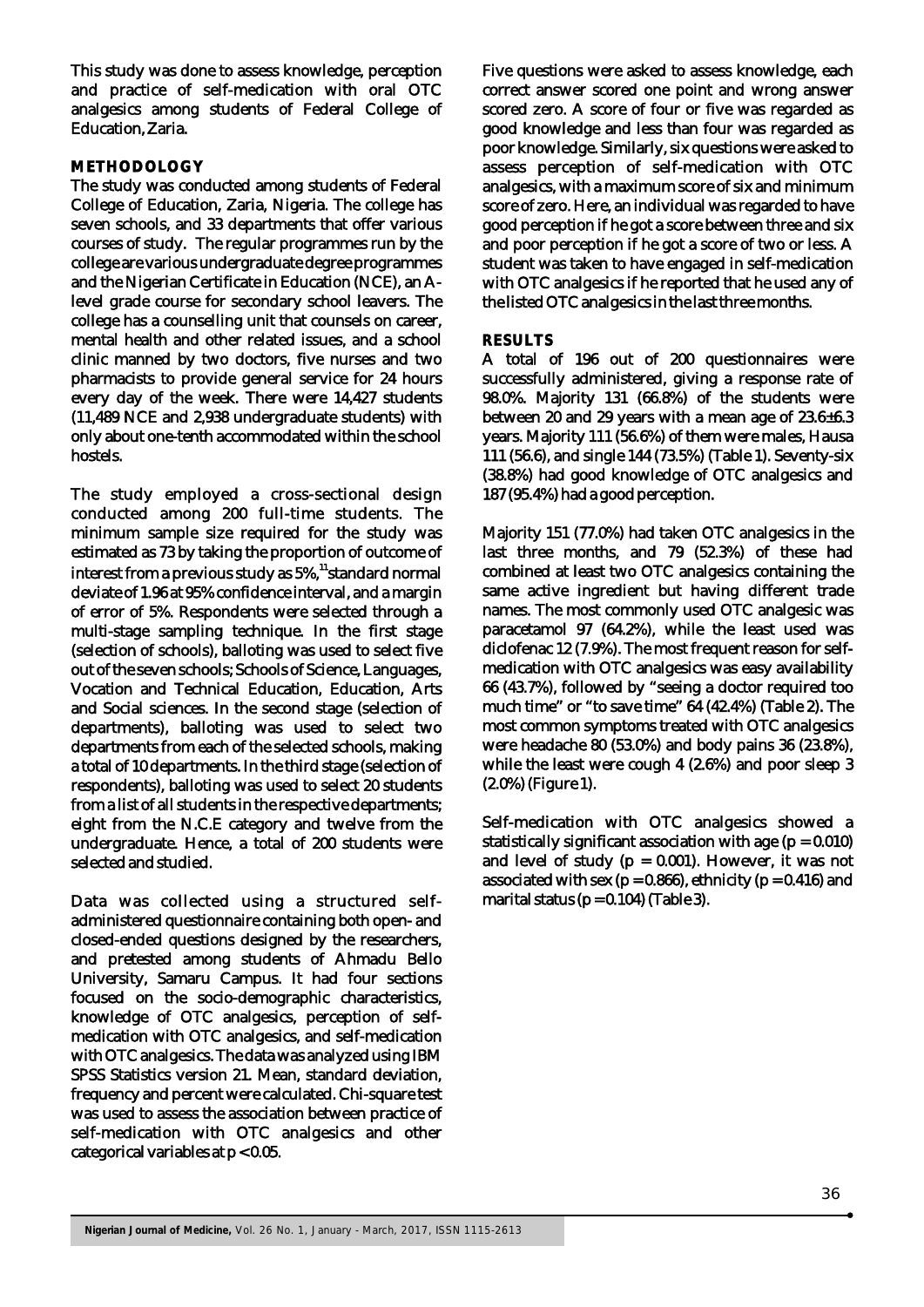| Socio-demography         | Frequen<br>cy | $\frac{0}{0}$ |
|--------------------------|---------------|---------------|
| Age in years             |               |               |
| $15 - 19$                | 39            | 19.9          |
| $20 - 24$                | 101           | 51.5          |
| $25 - 29$                | 30            | 15.3          |
| $30 - 34$                | 15            | 7.7           |
| $35 - 39$                | 3             | 1.5           |
| $40 - 44$                | 2             | 1.0           |
| $45 - 49$                | 6             | 3.1           |
| <b>Ethnicity</b>         |               |               |
| Hausa                    | 111           | 56.6          |
| Yoruba                   | 42            | 21.4          |
| Igbo                     | 27            | 13.8          |
| Others                   | 16            | 8.2           |
| <b>Marital status</b>    |               |               |
| Single                   | 144           | 73.5          |
| Married                  | 46            | 23.5          |
| Divorced                 | 3             | 1.5           |
| Separated                | 3             | 1.5           |
| Level of study           |               |               |
| $NCE*$                   | 106           | 54.0          |
| <b>Bachelor's degree</b> | 90            | 46.0          |
| <b>TOTAL</b>             | 196           | 100.0         |

**Table 1: Socio-demographic characteristics of students studied**

\*NCE = Nigerian Certificate in Education.

**Table 2: Over-the-counter analgesics taken and reasons for taking them among students who took them**

| Variable                                 | <b>Frequency</b> | $\frac{0}{0}$ |
|------------------------------------------|------------------|---------------|
| <b>OTC</b> Analgesics Taken              |                  |               |
| Paracetamol                              | 97               | 64.2          |
| Ibuprofen                                | 42               | 27.9          |
| Diclofenac                               | 12               | 7.9           |
| Piroxicam                                |                  |               |
| <b>Reasons For Taking OTC Analgesics</b> |                  |               |
| Seeing a doctor takes too                | 64               | 42.4          |
| long/to save time                        |                  |               |
| Easily available                         | 66               | 43.7          |
| Pain not severe enough to visit          | 61               | 40.4          |
| hospital                                 |                  |               |
| They are safe                            | 60               | 39.7          |
| They are cheap                           | 38               | 25.2          |
| Total                                    | 151              | 100.0         |



**Figure 1: Symptoms treated with over-the-counter analgesics among students who took them (N=151)**

### **Table 3: Use of OTC analgesics by socio-demographic characteristics of students studied (n=196)**

| Socio-                |            | Use of OTC analgesics |             |         |
|-----------------------|------------|-----------------------|-------------|---------|
| demographics          |            | $n(\%)$               |             | p-value |
|                       | Yes        | N <sub>0</sub>        | Total       |         |
| Age in years          |            |                       |             |         |
| 15-24                 | 100(71.4)  | 40(28.6%)             | 140 (100.0) |         |
| 25-34                 | 40(88.9)   | 5(11.1)               | 45 (100.0)  | 0.010   |
| >35                   | 11(100.0)  | 0(0.0)                | 11(100.0)   |         |
| <b>Sex</b>            |            |                       |             |         |
| Male                  | 85 (76.6)  | 26(23.4)              | 111 (100.0) | 0.866   |
| Female                | 66 (77.6)  | 19 (22.4)             | 85 (100.0)  |         |
| <b>Ethnicity</b>      |            |                       |             |         |
| Hausa                 | 84 (75.7)  | 27(24.3)              | 111 (100.0) |         |
| Yoruba                | 3.2(76.2)  | 10(23.8)              | 42 (100.0)  | 0.416   |
| Igbo                  | 24 (88.9)  | 3(11.1)               | 27(100.0)   |         |
| Others                | 11(68.8)   | 5(31.3)               | 16(100.0)   |         |
| <b>Marital status</b> |            |                       |             |         |
| Single                | 105 (72.9) | 39(27.1)              | 144 (100.0) |         |
| Married               | 40(87.0)   | 6(13.0)               | 46 (100.0)  | 0.104   |
| Divorced              | 3(100.0)   | 0(0.0)                | 3(100.0)    |         |
| Separated             | 3(100.0)   | 0(0.0)                | 3(100.0)    |         |
| Level of study        |            |                       |             |         |
| <b>NCE</b>            | 72(67.9)   | 34(32.1)              | 106 (100.0) | 0.001   |
| Undergraduate         | 79 (87.8)  | 11(12.2)              | 90(100.0)   |         |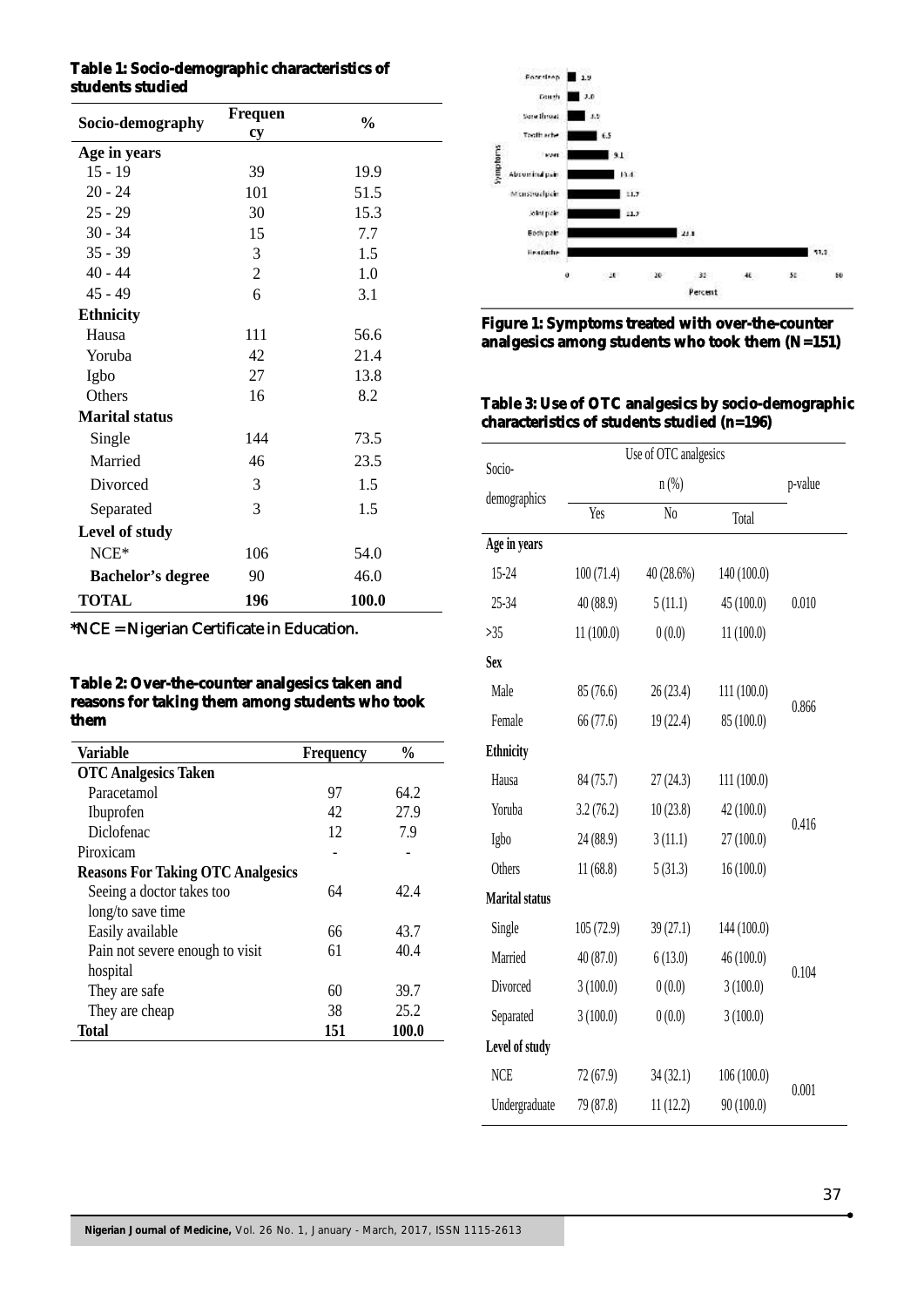#### **DISCUSSION**

This study determined that, although perception of self-medication with OTC analgesics was largely positive, the knowledge of OTC analgesics was poor, while the prevalence of self-medication with OTC analgesics was high. The major factors that influenced use of OTC analgesics were age and level of education. Knowledge and perception of OTC analgesics did not appear to influence their use.

Only a little above one-third of the respondents had good knowledge of OTC analgesics, their administration and side effects, but majority knew that overuse of OTC analgesics could result in serious complications. Despite this, many of the students still said more tablets than usual of an OTC analgesic could be taken if pain is very severe. This finding is similar to that of a study conducted among undergraduate students in University of Jos, where about one-third of the respondents had good knowledge of selfmedication with OTC analgesics.<sup>12</sup> However, it is higher than that of a study in Saudi Arabia where only 6.7% of the students of tertiary institutions had good 6 knowledge of OTC drugs.

Use of medicines is safest when information about medicines is obtained from reliable sources.<sup>13, 14</sup> In this study, the major sources of information on OTC analgesics are friends and the internet. The use of internet by young persons to source information on OTC analgesics has been reported in previous studies. $15,16$  Thus, the internet could be exploited to create awareness on OTC analgesics among such students, especially on the regular use of leaflets to check information on the benefits, risks and doses of these drugs. In addition, pharmacists should always inform individuals procuring OTC analgesics from them about the need to always explore the medicine leaflet or instructions on the package before use.

Positive perception of self-medication with OTC analgesics was observed in majority of respondents, and majority knew that OTC analgesics were not necessarily safer than prescription analgesics. This is similar to the finding of a study conducted in India, where majority of the respondents had good perception on safety and potency of OTC analgesics.<sup>2</sup> However, it is in contrast with the finding of a study conducted among rural dwellers in Kwara State, Nigeria, in which most believed that the efficacy of any analgesic would increase with increase in the number of tablets.<sup>17</sup> This disparity may be due to limited access to reliable sources of health information among the rural dwellers, which could have resulted in sourcing of information from friends or relatives which is not necessarily.<sup>18</sup> In addition, high literacy levels among students as compared to rural dwellers puts them in a better position to read and understand information provided in package inserts which are generally more reliable.<sup>19</sup>Also, rural dwellers are more likely, especially due to lack of mechanisation, to engage in intensive physical activities which may predispose them to excessive or repeateduse of OTC analgesics.<sup>17</sup>

The prevalence of 77.0% for use of OTC analgesicsis similar to the 79.8% observed in Nsukka, Nigeria.<sup>20</sup> It is, however, difficult to compare both findings because the Nsukka study did not specify the time frame it used to assess use of OTC analgesics. However, the symptoms of headache and body pain accounting for most of the use of OTC analgesics are similar between both studies. These finding is also similar to the one from a study in Bahraini,<sup>18</sup> higher than those from Norway and Germany.<sup>21,22</sup> This difference from the findings in Norway and Germany may be accounted for by the fact that while this study referred to the last three months, the one in Norway referred to only last one month and the one in Germany to only last one week. In this study the main reasons for opting to use OTC analgesics are the desire to save time because seeing a doctor was said to take too long, OTC analgesics were easily available, and the symptoms experienced were not severe enough to make them go to a hospital. The same reasons have been reported previously.<sup>9</sup> The most commonly used OTC analgesic was paracetamol. This is similar to the findings in Nsukka, Nigeria and Norway<sup>20,21</sup> but different from the one from Germany where ibuprofen was the most commonly used.<sup>22</sup>

The use of OTC analgesics was found to decrease with age. This is similar to a finding from Saudi Arabia, where a gradual decline in use of OTC analgesics was observed with advancing age.<sup>6</sup> It is expected, however, as reported by Builders et al in Enugu State, Nigeria that the use of analgesics increases with age because of the tendency for increased frequency of painful conditions with advancement in age. $23$  Furthermore, the association between age and use of OTC analgesics may be explained by the increasing knowledge on safety concerns on OTC analgesics with advanced  $age.<sup>24</sup>$ 

There was also a statistically significant relationship between level of study and use of OTC analgesics; an increase in use with increased level of study similar to the finding in a study in Serbia, where students in higher levels self-medicated with OTC analgesics more than those in lower levels.<sup>25</sup> This, however, is unexpected considering the assertion that younger persons are more likely to abuse drugs.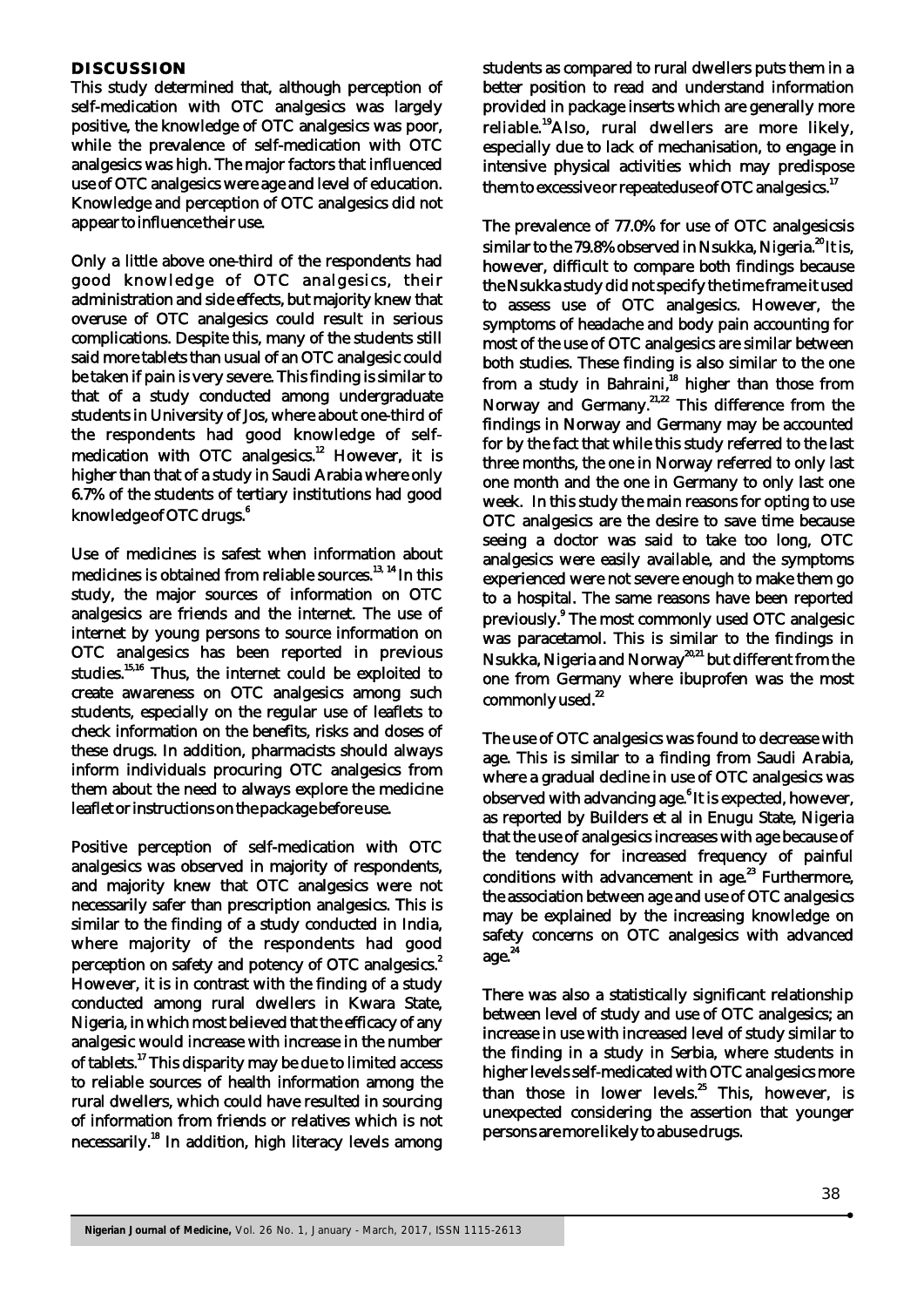The study has a few limitations. Some respondents might not have accurately recalled past events surrounding their self-medication. Effort was made to reduce this possibility by asking questions using common trade names in all aspects possible. In addition, some respondents might have deliberately given misleading responses concerning their use of drugs, for fear of being accused of committing drug abuse. This could not have been independently verified.

Overall, it suggests that an important strategy for reducing excessive and wrongful consumption of OTC analgesics is to reduce their availability. This could be through the restriction of their sale to licenced drug dealers. Also, health care professionals must seize every opportunity to sufficiently educate patients about the correct indications, dosages, treatment duration, side effects and contraindications to use of OTC analgesics. Finally, efforts should be made to improve knowledge of OTC medications among students through public campaigns, to ensure appropriate self-medication practices and better understanding of safety concerns. Considering that students are a literate sub-population, such campaigns should also enlighten them on the need to read and adhere to instructions in package inserts. Because most of the students in this study sought information on OTC analgesics through the internet, the internet could be used to promote the reading of leaflets among students and young persons in general. Finally efforts should be channelled towards reducing patient waiting time at the institution's clinic to increase the likelihood of students opting to consult health workers at the clinic. This should offer them the opportunity to receive information about OTC analgesics from reliable sources; the health workers

### **REFERENCE**

- 1. U.S. Food and Drug Administration. Understanding Over-the-Counter Medicines. [Accessed September 1, 2016]. Available from: http://www.fda.gov/Drugs/ResourcesForY ou/Consumers/BuyingUsingMedicineSafely / Understanding Over-the-Counter Medicines/.
- 2. Kaufman DW, Kelly JP, Rosenberg L, Anderson TE, Mitchell AA. Recent patterns of medication use in the ambulatory adult population of the United States: the Slone survey. Jama. 2002;287(3):337-44.
- 3. Wazaify M, Shields E, Hughes CM, McElnay

JC. Societal perspectives on over-the-counter (OTC) medicines. Family practice 2005; 22:170- 176.

- 4. Abbott FV, Fraser MI. Use and abuse of overthe-counter analgesic agents. Journal of Psychiatry and Neuroscience. 1998 Jan; 23(1): 13-34.
- 5. Cooper RJ. Over-the-counter medicine abuse a review of literature. Journal of Substance Use. 2013 Apr; 18(2): 82-107.
- 6. Frei MY, Nielsen S, Dobbin M, al e. Serious Morbidity associated wih misuse of over-thecounter codeine-ibuprofen analgesics. Medical journal of Australia. 2011;193:294-6.
- 7. Hersh EV, Pinto A, Moore PA. Adverse drug interactions involving common prescription and over-the-counter analgesic agents. Clinical Therapeutics. 2007; 29(11): 2477-2497.
- 8. Hersh EV, Moore PA, Ross GL. Over-thecounter analgesics and antipyretics: A critical assessment. Clinical Therapeutics. 2000; 22(5): 500-548.
- 9. Donkor ES, Tetteh-Quarcoo PB, Nartey P, Agyeman IO. Self-medication practices with antibiotics among tertiary level students in Accra, Ghana: a cross-sectional study. International Journal of Environmental Research and Public Health. 2012; 9(10): 3519–29. .
- 10. Fendrick AM, Pan DE, Johnson EG. OTC analgesics and drug interactions: clinical implications. Journal of Osteopathic Medicine and Primary Care. 2008; 2:1750-4732.
- 11. Lawan U, Abubakar I, Jibo A, Rufai A. Pattern, awareness and perception of health hazardsassociated with self medication among residents of Kano Metropolis, NorthWestern Nigeria.Indian J community medicine. 2013;38(3):144-51.
- 12. De Broe ME, Elseviers MM. Over-the-Counter Analgesic use. Journal of the American Society of Nephrology 2009; 20:2098-2103.
- 13. Darmanin Ellul R, Cordina M, Buhagiar A, Fenech A, Mifsud J. Knowledge and sources of information about medicines among adolescents in Malta. Pharmacy Practice. 2008; 6(4):178-186. .
- 14. Jan Van den Bulck. Lies Leemans, Gert M Laekeman. Television and Adolescent Use of Over-the-Counter Analgesic Agents. Ann Pharmacother. 2005; 39(1): 58-62.
- 15. Abahussain E, Matowe LE, Nicholls PJ. Selfreported medication use among adolescents in Kuwait. Med Princ Pract. 2005;14(3):161-164. .
- 16. Gray NJ, Klein JD, Noyce PR, Sesselberg TS, Cantrill JA. Health information-seeking behaviour in adolescence. Soc Sci Med. 2005;